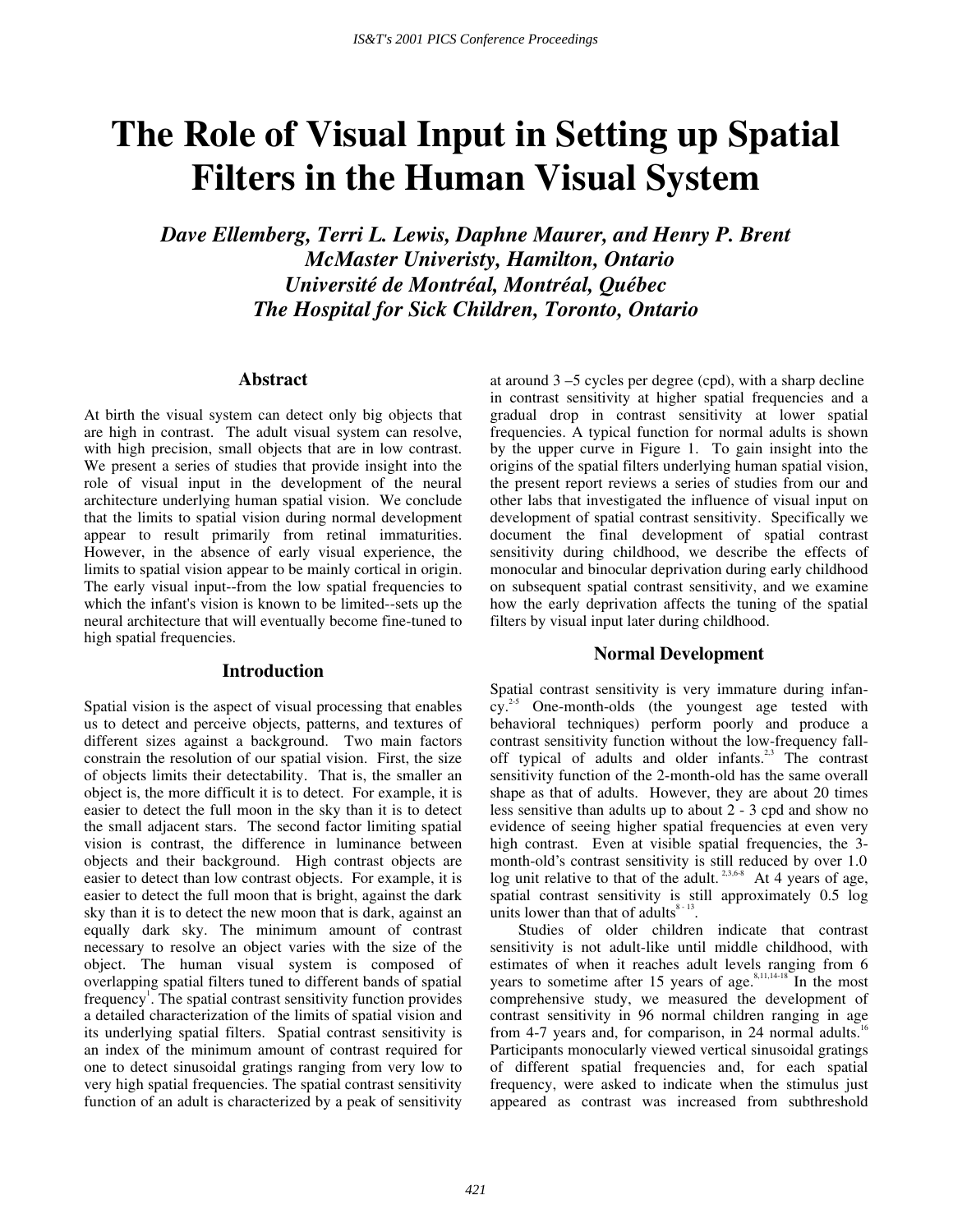values and to indicate when the stimulus first disappeared as contrast was reduced from suprathreshold levels. Spatial contrast sensitivity at each frequency was derived by taking the reciprocal of the geometric mean of the recorded contrast thresholds. For analysis and plotting, the thresholds were log transformed.

The mean spatial contrast sensitivity functions of the five age groups are plotted in Figure 1. The spatial contrast sensitivity of the 4- and 5-year-olds was lower than adult values by approximately a factor of 2 or 0.5 log units. These findings are similar to those reported previously for children of the same age.<sup>8-13</sup> Between  $\overline{5}$  and  $\overline{6}$  years of age, there was a significant improvement in contrast sensitivity at each spatial frequency; yet sensitivity was still significantly lower than in adults. By age 7, spatial contrast sensitivity attained adult values for all spatial frequencies tested. This finding is in close agreement with that of Bradley and Freeman<sup>11</sup> who found that asymptotic levels were reached by 8 years of age (but  $\sec^{8.9,12,14}$ ).



*Figure 1. Mean contrast sensitivity (+/-1 S.E.) as a function of spatial frequency for adults and four groups of children. When not shown, standard error bars are smaller than the data points. Reprinted with permission from Ellemberg, D., Lewis, T.L., Liu, C.H., & Maurer, D. The development of spatial and temporal vision during childhood. Vision Research, 1999, 39, 2325-2333,* 

## **Neuronal Influences on the Development of Spatial Vision**

The normal development of spatial vision is likely limited by slow retinal development, with some additional limitations from immaturities in the geniculostriate pathway. Compared to the adult's fovea, in the newborn's fovea, the length of the outer segments of cones is 16-fold shorter and cone-packing density is  $4$ -fold less.<sup>19</sup> Short outer segments of foveal cones make the cones less efficient in producing isomerization for a given quantum of light. The role of the retina in limiting the functioning of the geniculostriate pathway, at least during early infancy, is also indicated by the finding that cortical spatial contrast sensitivity and acuity, as measured by visually evoked potentials, mature no faster than contrast sensitivity and acuity measured by electroretinograms.<sup>20,21</sup> Further, postreceptoral immaturities likely impose additional limitations on the contrast sensitivity of the young infant.<sup>22</sup> Although considerable foveal maturation occurs between birth and early childhood, measurements from a 45-month-old indicate that the length of the outer segments of foveal cones is still 30-50% shorter than in adults.<sup>19</sup> A model on the front-end limits (optical and receptoral) of spatial vision during development $e^{23.24}$  predicts that the 45-month-old's shorter cone outer segments should cause a reduction in contrast sensitivity by a factor of 1.1. Assuming that the data from the one 4-year-old retina provided by Yuodelis and Hendrickson $19$  lie within the normal range for that age group, the difference between Wilson's<sup>24</sup> predictions for the reduction in contrast sensitivity at age 4 (reduction of a factor of 1.1) and our findings (a reduction of a factor of 2) could then be attributed to post-receptoral immaturities.

Some aspects of the geniculostriate pathway have already matured by 4 years of age, and hence would not contribute to the limitations we observed at that age. However, there is evidence of changes in connectivity and responsivity within the geniculostriate pathway that extend past infancy. Within the primary visual cortex, there is an increase in synaptic density followed by an about 50% decrease that is not complete until 11 years of age.<sup>25-27</sup> These cortical changes may contribute to the increase in spatial contrast sensitivity that occurs during childhood.

# **The Role of Visual Input**

Children treated for congenital cataracts provide the opportunity to examine the role of visual input in driving development of spatial vision. A cataract is an opacity in the lens of the eye which, in the children we selected for study, was sufficiently dense to block visual input to the retina and prevent fixation and following. The cataractous lens was removed surgically and the eye was given an optical correction, usually a contact lens, to provide nearly normal visual input. Studies of children treated for bilateral cataracts allow inferences about the role of visual deprivation per se and hence the role that visual input plays in normal visual development. Comparisons to children treated for unilateral cataract allow additional inferences about the effects of uneven competition between the eyes for cortical connections.

To measure the role of visual input on the development of spatial vision, we measured spatial contrast sensitivity of 13 children treated for bilateral congenital cataract and 15 children treated for unilateral congenital cataract, $28.29$  using the same method as in our tests of normal development describe above (for more details see Ellemberg, et al.<sup>16</sup>). Deprivation had lasted from birth until 1.6 - 8.8 months of age (mean  $= 4.8$  months) in bilateral cases and until 1.3 -10. 4 months of age (mean = 5.0 months) in unilateral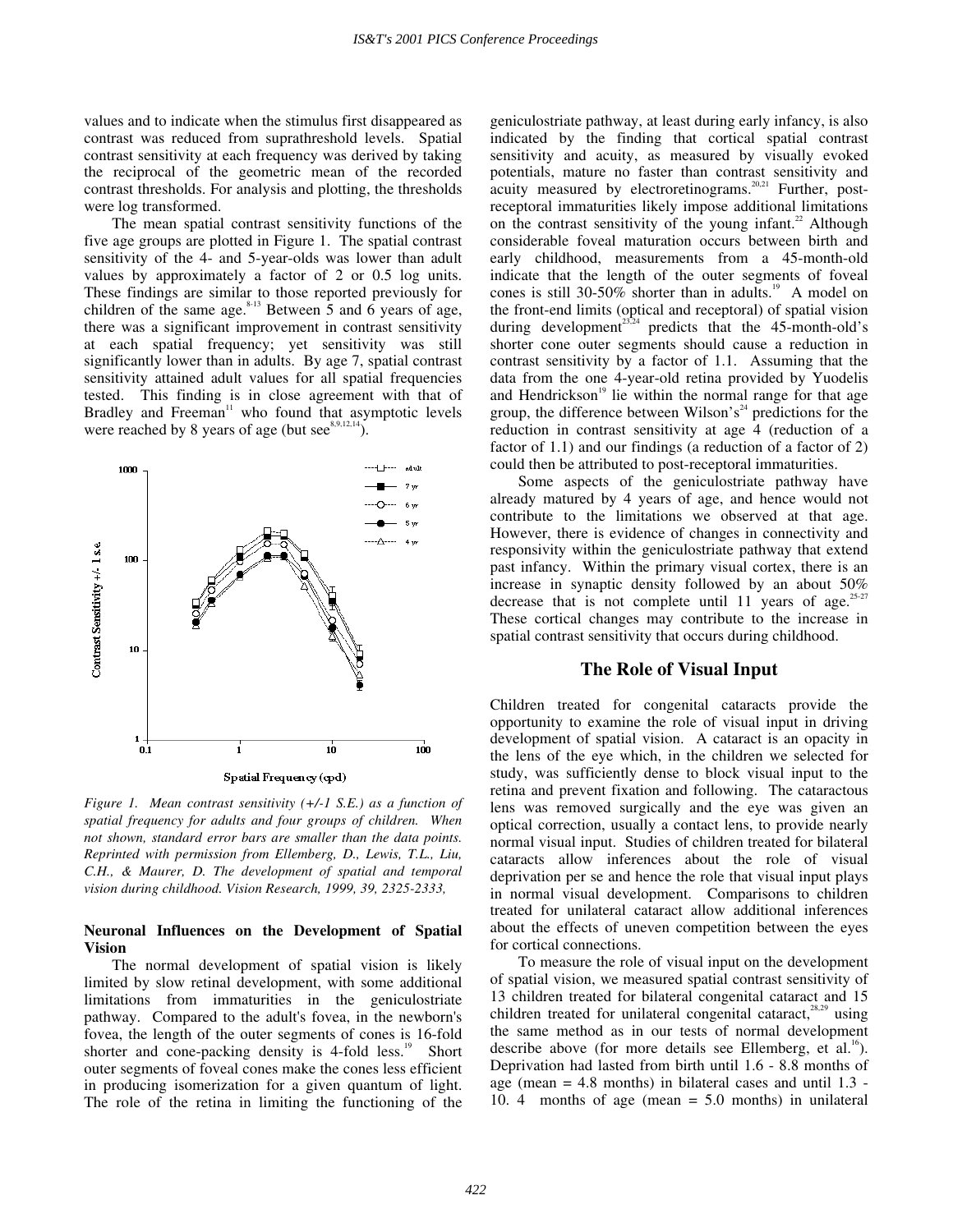cases. Patients were at least 4 years of age at the time of the first test (range 4 to 28 years) and their results were compared to those of age-matched normals.

Figure 2 shows the results for the better eye (determined by alignment history and Snellen acuity) of a typical binocularly deprived patient. The patient suffered 3.5 months of deprivation from birth and the open circles represent the results for the first test, when he was 5.5 years of age. Panel A shows the contrast sensitivity function and panel B shows the losses relative to an age-matched normal subject where 0 means that performance was normal and increasingly negative values represent increasingly larger deficits. For this patient and for all patients tested, deficits increased with spatial frequency, exceeding half a log unit at higher spatial frequencies. This pattern of results is similar to that reported in other studies.<sup>30-32</sup> Within our small sample, there was no effect of the duration of binocular deprivation on the size of the deficit in contrast sensitivity at 5 c/deg, even though the duration of deprivation had varied from 1-8 months. This result resembles a similar finding in binocularly deprived monkeys<sup>33</sup> and previous findings that the duration of binocular deprivation from cataracts does not affect the size of the ultimate deficit in acuity.<sup>30,34</sup> Thus, binocular deprivation for as little as the first month of life--a period during which normal infants can see only low spatial frequencies--prevents the later development of normal sensitivity to high spatial frequencies.



*Figure 2. Contrast sensitivity (Panel A) and relative loss (Panel B) of a typical patient who suffered 3.5 months of binocular deprivation at birth and was tested at 5.5 years of age. Open circles represent the data for the first test, Xs represent the data*  for the followup after 1 year and filled diamonds represent the *data followup after 2 years.* 

Figure 3 shows the results for the treated eye of a monocularly deprived patient who had suffered 6.1 months of deprivation from birth and then had patched the nondeprived eye a mean of 2.5 hours per day throughout early childhood in order to reduce uneven competition between the eyes for cortical connections. As in Figure 2, the open circles represent the results for the first test, when he was 5.8 years of age. Panel A shows the contrast sensitivity function and panel B shows the losses relative to an age-matched normal. The pattern of results is similar to that of our other patients who suffered from monocular deprivation except that the deficits are worse in children who had later treatment and little patching of the nondeprived eye, a finding that agrees with previous studies of monocularly deprived patients.<sup>30,35,36</sup> Among the poor patchers, the deficits exceed 1.0 log unit and are larger than any deficit we observed in children treated for bilateral congenital cataracts.<sup>29</sup>



*Figure 3. Contrast sensitivity (Panel A) and relative loss (Panel B) of a typical patient who suffered 6.1 months of monocular deprivation at birth, patched the nondeprived eye an average of 2.5 hrs per day, and was tested at 5.8 years of age. Open circles represent the data for the first test, Xs represent the data for the followup after 1 year and filled diamonds represent the data followup after 2 years.* 

A comparison of our results from patients to those from normal infants indicates that early deprivation did not arrest development. The cataracts had always been diagnosed on the first eye exam and always by 6 months of age. Yet on every part of the spatial contrast sensitivity curves, all of the patients performed better than normal 6-month-olds.<sup>7</sup> Thus, early visual deprivation does not prevent some subsequent development of spatial vision -- at least after deprivation lasting no longer than 10 months and after periods of recovery of more than 4 years, as was true for our patients.

#### **Neuronal Mechanisms of Visual Deprivation**

Deficits in spatial vision after deprivation are likely caused at the level of the striate cortex and beyond because visual deprivation in monkeys causes no change in photoreceptor topography,<sup>37</sup> electroretinogram,<sup>38</sup> or the physiological properties of LGN neurons.<sup>39,40</sup> In contrast, at the level of the striate cortex, there is a nearly 4-fold reduction in binocularly driven cells.<sup>38,41</sup> Further, striate cortex neurons respond more sluggishly and have marked reductions in both their spatial resolution and contrast sensitivity.<sup>42,43</sup> Their receptive fields are also abnormally large and poorly tuned.

#### **Visual Recovery After Deprivation**

The behavioural findings presented above indicate that early visual deprivation, whether binocular or monocular, compromises spatial vision at mid- to high spatial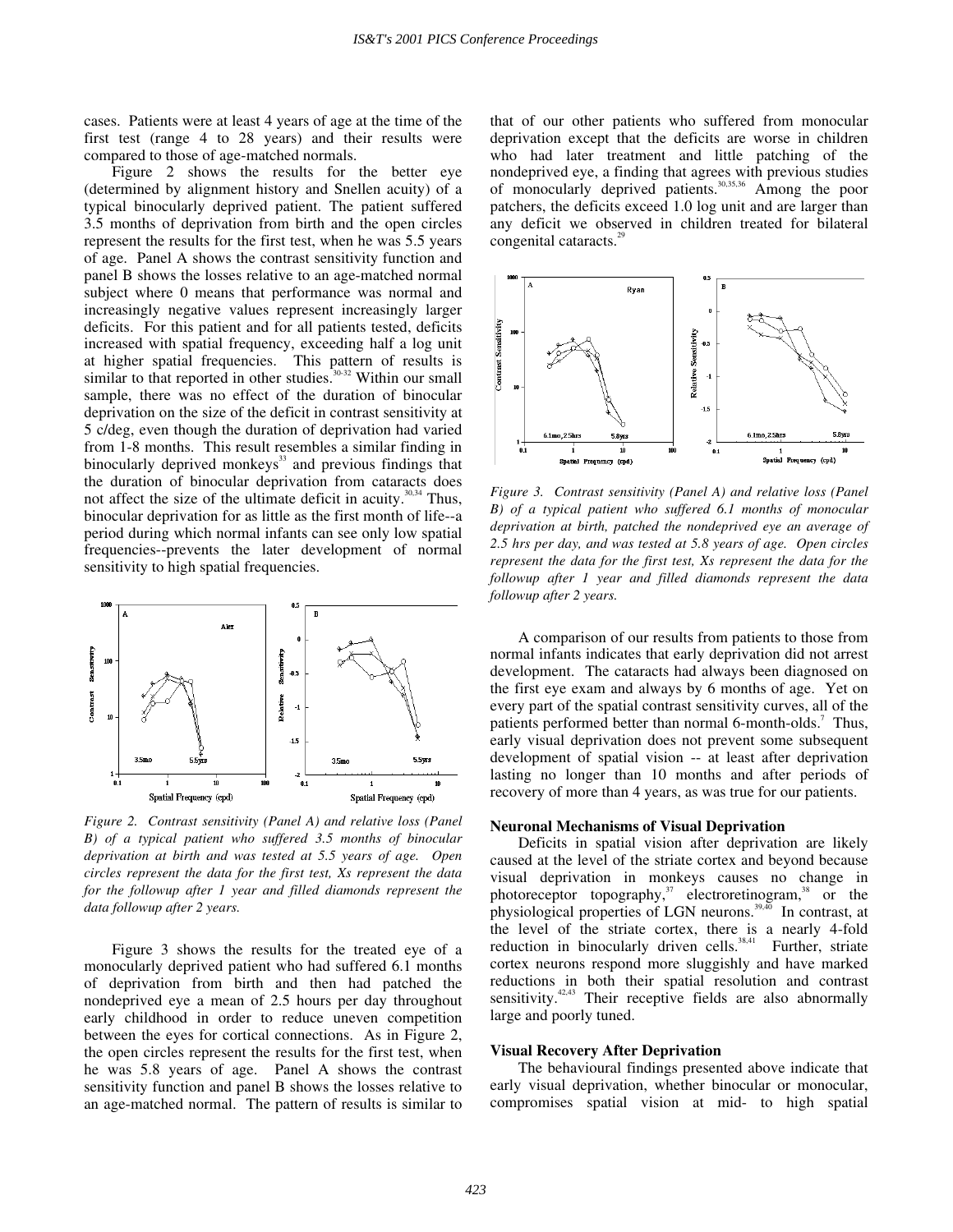frequencies and that the deficits are evident as early as 4 years of age. Secondly, in normal children, spatial vision continues to improve between 4 and 7 years of age. To determine whether the spatial filters of the deprived visual system also profit from visual input after age 4, we retested the contrast sensitivity of nine bilateral and eight unilateral patients one and/or two years later. Like normals, patients who were at least 7 years old at the first test (four binocular cases and three monocular cases) showed no change in sensitivity over the next 1 to 2 years. Typical results for patients less than 7 years old at the time of the first test are shown in Figures 2 and 3 where Xs represent the data for the followup after 1 year and filled diamonds represent the data followup after 2 years. As in these examples, most binocularly and monocularly deprived patients who were between 4 and 7 years old at the time of the initial test  $(n =$ 5 per group) showed improvements in sensitivity at low spatial frequencies, with the amount of improvement at least as great as in normals. Thus, after early deprivation, the low spatial frequency filters appear able to profit normally from visual input until 7 years of age.

The pattern of results was very different at high spatial frequencies for these 10 patients who were less than 7 years old at the time of the first test. At high spatial frequencies, the contrast threshold of children treated for bilateral congenital cataracts remained the same or improved, but less than normal. For 80% of the children treated for unilateral cataract, the contrast threshold actually got worse. Figures 2 and 3 show examples for typical patients. Together, the results indicate that patients treated for congenital cataract had reached an asymptote in sensitivity to high spatial frequencies by age 4. The consequence is that the patients' deficits at high spatial frequencies increased after age 4. In other words, visual input during the first few months after birth is necessary to set up the cortical neural architecture that will become fine-tuned to resolve high spatial frequencies. The fact that most of the patients treated for unilateral congenital cataract actually *lost* sensitivity to higher spatial frequencies when retested 1 and/or 2 years later indicates that a history of uneven competition between the eyes may induce the later loss of acuity. This loss presumably reflects the loss of functional cortical connections that had been formed in the initial recovery from deprivation. Such losses of cortical connections may be akin to those implicated in monkeys in which the visual resolution of cells in primary visual cortex driven by a formerly deprived eye is sometimes less than that of normal newborn monkeys.<sup>4</sup>

## **Conclusions**

The limits to spatial vision during normal development appear to be mainly peripheral and likely result from retinal immaturities as well as immature processing of photoreceptor signals by the retino-geniculate pathway. In contrast, the limits of spatial vision following early visual deprivation appear to be mainly central and likely result from a failure of the striate cortex to correctly process the

neuronal signals it receives from the retino-geniculate pathway. After visual deprivation, visual development is not arrested. Rather, lower spatial frequency filters appear to profit from normal visual input and develop normally. However, over the same age range, higher spatial frequency filters profit less from visual input and are affected adversely by uneven competition between the deprived and nondeprived eyes. Taken together these comparisons suggest that in normal infants, the early input--from the low spatial frequencies to which the infant's vision is known to be limited--sets up the neural architecture that will eventually become fine-tuned to high spatial frequencies.

## **References**

- 1. Wilson, H.R. & Bergen, J.R., Vision Research, **19**, 19, 1979.
- 2. Atkinson, J., Braddick, O., & Moar, K., *Vision Research*, **17**, 1045 (1977).
- 3. Banks, M. S., & Salapatek, P., *Investigative Ophthalmology and Visual Science*, **17**, 361 (1978).
- 4. Swanson, W. H., & Birch, E. E., *Vision Research*, **30**, 1033 (1990).
- 5. Hartmann, E. E., & Banks, M. S., *Vision Research*, **32**, 1163 (1992).
- 6. Banks, M. S., & Salapatek, P., *Journal of Experimental Child Psychology*, **31**, 1 (1981).
- 7. Peterzell, D. H., Werner, J. S., & Kaplan, P. S., *Vision Research*, **35**, 961 (1995).
- 8. Gwiazda, J., Bauer, J., Thorn, F., & Held, R., *Optometry and Vision Science,* **74**, 785 (1997).
- 9. Beazley, L. D., Illingworth, D. J., Jakn, A., & Greer, D. V., *British Journal of Ophthalmology*, **64**, 863 (1980).
- 10. Atkinson, J., French, J., & Braddick, O., *British Journal of Ophthalmology*, **65**, 525 (1981).
- 11. Bradley, A., & Freeman, R., *Vision Research*, **22**, 953 (1982).
- 12. Scharre, J. E., Cotter, S. A., Stein-Block, S., & Kelly, S. A., *Optometry and Vision Science*, **67**, 826 (1990).
- 13. Richman, J. E., & Lyons, S., *Journal of the American Optometric Association,* **65**, 859 (1994).
- 14. Arundale, K., *British Journal of Ophthalmology*, **62**, 213 (1978).
- 15. Derefeldt, G., Lennerstrand, G., & Lundh, B., *Acta Ophthalmologica*, **57**, 679 (1979).
- 16. Ellemberg, D., Lewis, T.L., Liu, C.H., Maurer, D., Vision Research, **39**, 2325 (1999).
- 17. Mantyjarvi, M. I., Autere, M. H., Silvennoinen, A. M., & Myohanen, T., *Journal of Pediatric Ophthalmology and Strabismus,* **26**, 113 (1989).
- 18. Mayer, M., *Vision Research*, **17**, 703 (1977).
- 19. Yuodelis, C., & Hendrickson, A., *Vision Research*, **26**, 847 (1986).
- 20. Fiorentini, A., Pirchio, M., & Spinelli, D., *Behavioural Brain Research*, **10**, 99 (1983).
- 21. Fiorentini, A., Pirchio, M., & Sandini, G., *Human Neurobiology*, **3**, 93 (1984).
- 22. Candy R.T., & Banks MS., *Vision Research*, **39**, 3386 (1999).
- 23. Wilson, H. R., *Vision Research*, **28**, 611 (1988).